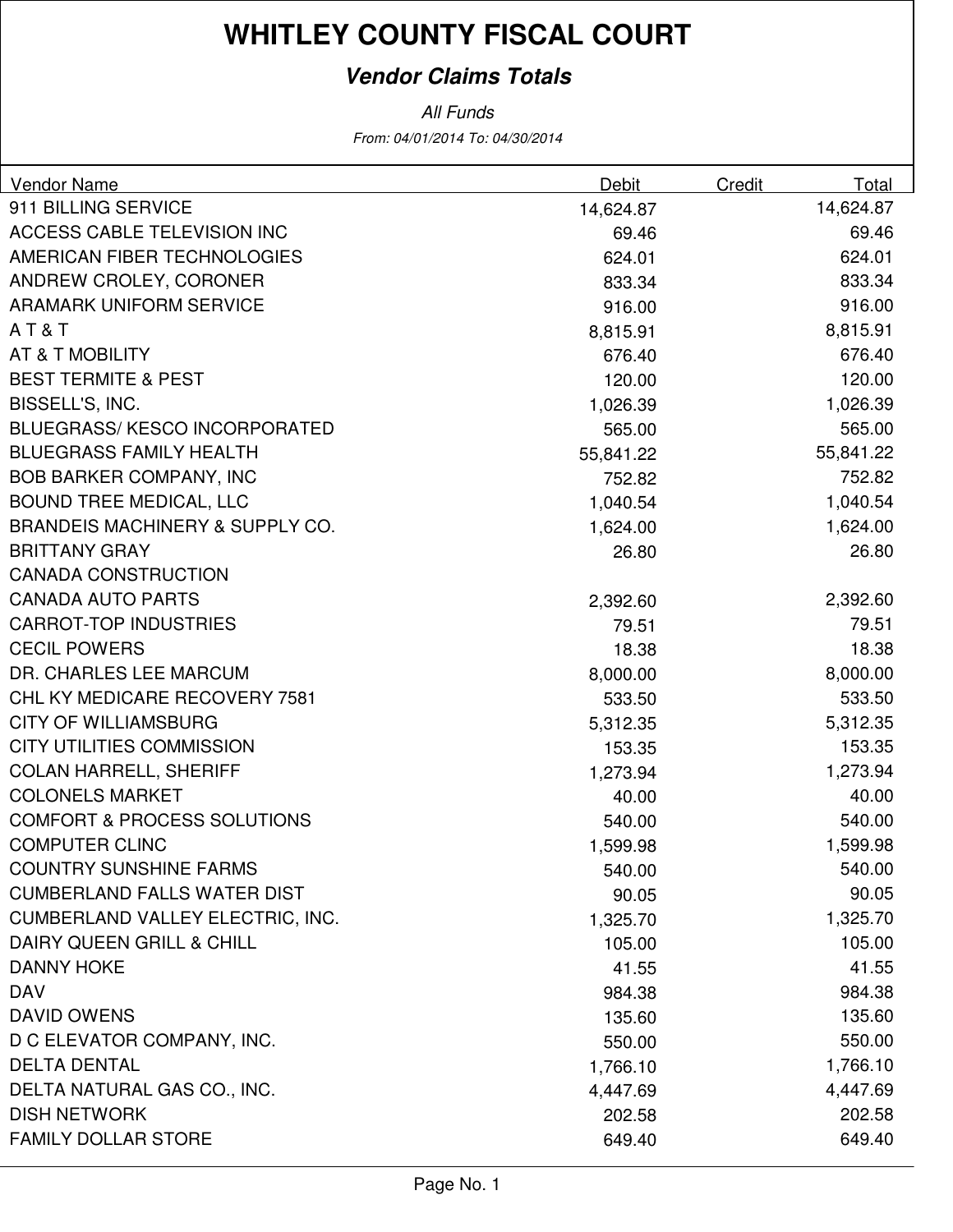### **Vendor Claims Totals**

| Vendor Name                                 | Debit     | Credit | Total     |
|---------------------------------------------|-----------|--------|-----------|
| ECSI, LLC                                   | 2,129.41  |        | 2,129.41  |
| <b>ELLIS SANITATION</b>                     |           |        |           |
| ELLISON'S SANITARY SUPPLY CO., INC.         | 844.66    |        | 844.66    |
| <b>EVELYN McCULLAH</b>                      | 334.16    |        | 334.16    |
| <b>EZ COUNTRY</b>                           | 510.00    |        | 510.00    |
| <b>FALLS FORD</b>                           | 131.80    |        | 131.80    |
| <b>FARM BUREAU - LOUISVILLE</b>             | 551.00    |        | 551.00    |
| <b>FAULKNER AND TAYLOR</b>                  | 399.96    |        | 399.96    |
| <b>FLEETONE</b>                             | 11,080.53 |        | 11,080.53 |
| G & C SUPPLY CO. INC.                       | 406.38    |        | 406.38    |
| GOVERNMENT UTILITIES TECHNOLOGY             | 2,496.78  |        | 2,496.78  |
| G & S TIRE INC.                             | 580.86    |        | 580.86    |
| <b>HARDEE'S</b>                             | 25.00     |        | 25.00     |
| HINKLE CONTRACTING COMPANY LLC              | 25,228.75 |        | 25,228.75 |
| <b>HOLSTON GASES</b>                        | 3,170.87  |        | 3,170.87  |
| HOLT EQUIPMENT, CO.                         | 60.00     |        | 60.00     |
| HUMANA HEALTH PLAN INC                      | 265.74    |        | 265.74    |
| HUMANA HEALTH CARE PLANS                    | 198.52    |        | 198.52    |
| <b>HOMETOWN IGA #57</b>                     | 546.03    |        | 546.03    |
| <b>JACK'S FORK CHURCH OF GOD</b>            | 500.00    |        | 500.00    |
| JEFFREY L. GRAY                             | 268.12    |        | 268.12    |
| <b>JELLICO ELECTRIC &amp; WATER SYSTEMS</b> | 2,836.98  |        | 2,836.98  |
| <b>JERRY LEACH</b>                          | 90.00     |        | 90.00     |
| JOHNNY WHEELS OF WILLIAMSBURG, INC          | 1,052.00  |        | 1,052.00  |
| <b>JONES MARKET GROCERY</b>                 | 23.59     |        | 23.59     |
| <b>JOSH KING</b>                            | 17.63     |        | 17.63     |
| KAY SCHWARTZ, COUNTY CLERK                  | 19.00     |        | 19.00     |
| <b>KCJEA</b>                                | 2,204.00  |        | 2,204.00  |
| KELLWELL FOOD MANAGEMENT                    | 27,164.88 |        | 27,164.88 |
| <b>KENNETH S. PARTIN</b>                    | 90.00     |        | 90.00     |
| <b>KEN TEN ADVERTISING</b>                  | 2,541.74  |        | 2,541.74  |
| KU                                          | 13,488.03 |        | 13,488.03 |
| <b>KIMBELL MIDWEST</b>                      | 405.61    |        | 405.61    |
| <b>KMCA</b>                                 | 295.00    |        | 295.00    |
| KNOX COUNTY UTILITIES COMMISSION            | 112.94    |        | 112.94    |
| <b>KY SPRING WATER</b>                      | 334.10    |        | 334.10    |
| <b>KENTUCKY STATE TREASURER</b>             | 95,155.63 |        | 95,155.63 |
| <b>LEANELL FOLEY</b>                        | 105.20    |        | 105.20    |
| LIDA J. POWERS                              | 656.58    |        | 656.58    |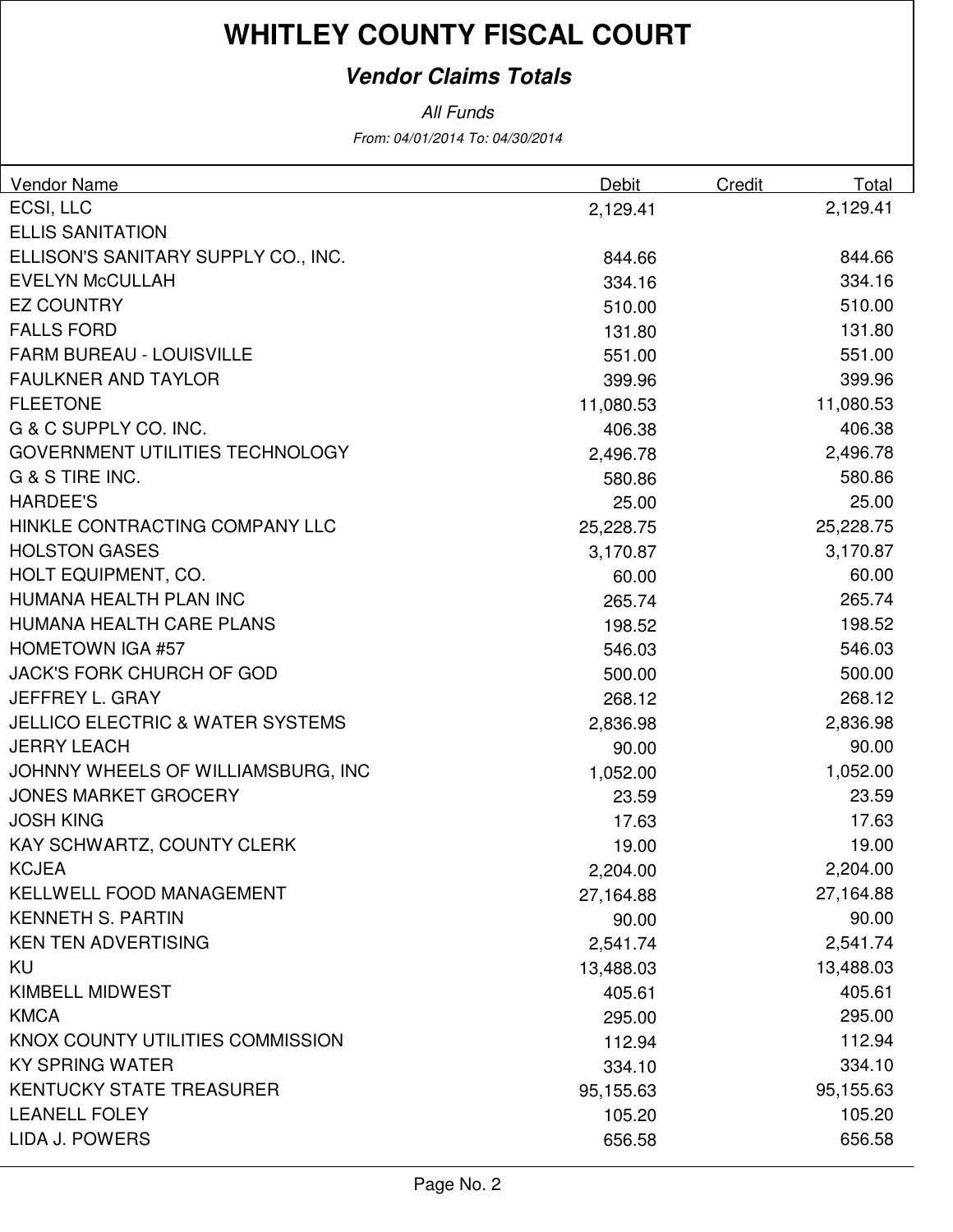### **Vendor Claims Totals**

| <b>Vendor Name</b>                  | <b>Debit</b> | <b>Credit</b> | <b>Total</b> |
|-------------------------------------|--------------|---------------|--------------|
| <b>LONDON RADIO SERVICE</b>         | 568.59       |               | 568.59       |
| <b>LYKINS OIL COMPANY</b>           | 19,916.24    |               | 19,916.24    |
| MAPLE CREEK CHURCH OF GOD           | 500.00       |               | 500.00       |
| <b>MEDICAID KY - EDS</b>            | 10.00        |               | 10.00        |
| <b>FISCALSOFT CORPORATION</b>       | 16,880.00    |               | 16,880.00    |
| NI GOVERNMENT SERVICES, INC.        | 78.91        |               | 78.91        |
| <b>NORVEX SUPPLY</b>                | 2,724.58     |               | 2,724.58     |
| <b>OAKGROVE VFD</b>                 | 613.80       |               | 613.80       |
| OVERHEAD DOOR COMPANY               | 140.00       |               | 140.00       |
| PATTERSON CREEK VFD                 | 200.00       |               | 200.00       |
| PATTON CHESTNUT BINDER, INC.        | 3,432.00     |               | 3,432.00     |
| PLEASANT VIEW VFD                   | 500.00       |               | 500.00       |
| POFF CARTING SERVICE                | 7,691.28     |               | 7,691.28     |
| POSTCRAFT COMPANY                   | 542.80       |               | 542.80       |
| PREFERRED LAB SERVICE               | 1,150.00     |               | 1,150.00     |
| <b>QUALITY CARE AUTO SERVICE</b>    | 8,184.42     |               | 8,184.42     |
| <b>QUILL CORPORATION</b>            | 620.95       |               | 620.95       |
| <b>RALEIGH MEADORS</b>              | 15,940.00    |               | 15,940.00    |
| <b>REPUBLIC BANK &amp; TRUST CO</b> | 2,602.02     |               | 2,602.02     |
| <b>ROBERT MOSES</b>                 | 2,200.00     |               | 2,200.00     |
| <b>ROY SILER</b>                    | 260.21       |               | 260.21       |
| <b>J.A. SEXAUER</b>                 | 50.75        |               | 50.75        |
| <b>SGT JOES</b>                     | 502.00       |               | 502.00       |
| SOUTHEASTERN KY MAINTENANCE         | 830.00       |               | 830.00       |
| SOUTHERN HEALTH PARTNERS            | 20,422.80    |               | 20,422.80    |
| STERICYCLE, INC.                    | 2,068.63     |               | 2,068.63     |
| <b>SUBWAY</b>                       | 20.00        |               | 20.00        |
| <b>TEKS WORK</b>                    | 100.00       |               | 100.00       |
| TIME WARNER CABLE                   | 428.56       |               | 428.56       |
| <b>TRICARE FOR LIFE</b>             | 626.32       |               | 626.32       |
| TRI COUNTY MUFFLER & TRANS. INC.    |              |               |              |
| TRI-COUNTY BUILDERS LLC             | 2,800.00     |               | 2,800.00     |
| 2 GETON NET, INC.                   | 389.95       |               | 389.95       |
| UNDERWRITERS SAFETY & CLAIMS        | 1,000.00     |               | 1,000.00     |
| UNIQUE PAVING MATERIALS             | 2,806.00     |               | 2,806.00     |
| <b>US BANK</b>                      |              |               |              |
| US BANK CT - LOUISVILLE - KY        | 4,770.26     |               | 4,770.26     |
| <b>VERIZON SOUTH</b>                |              |               |              |
| <b>VERIZON WIRELESS</b>             | 263.86       |               | 263.86       |